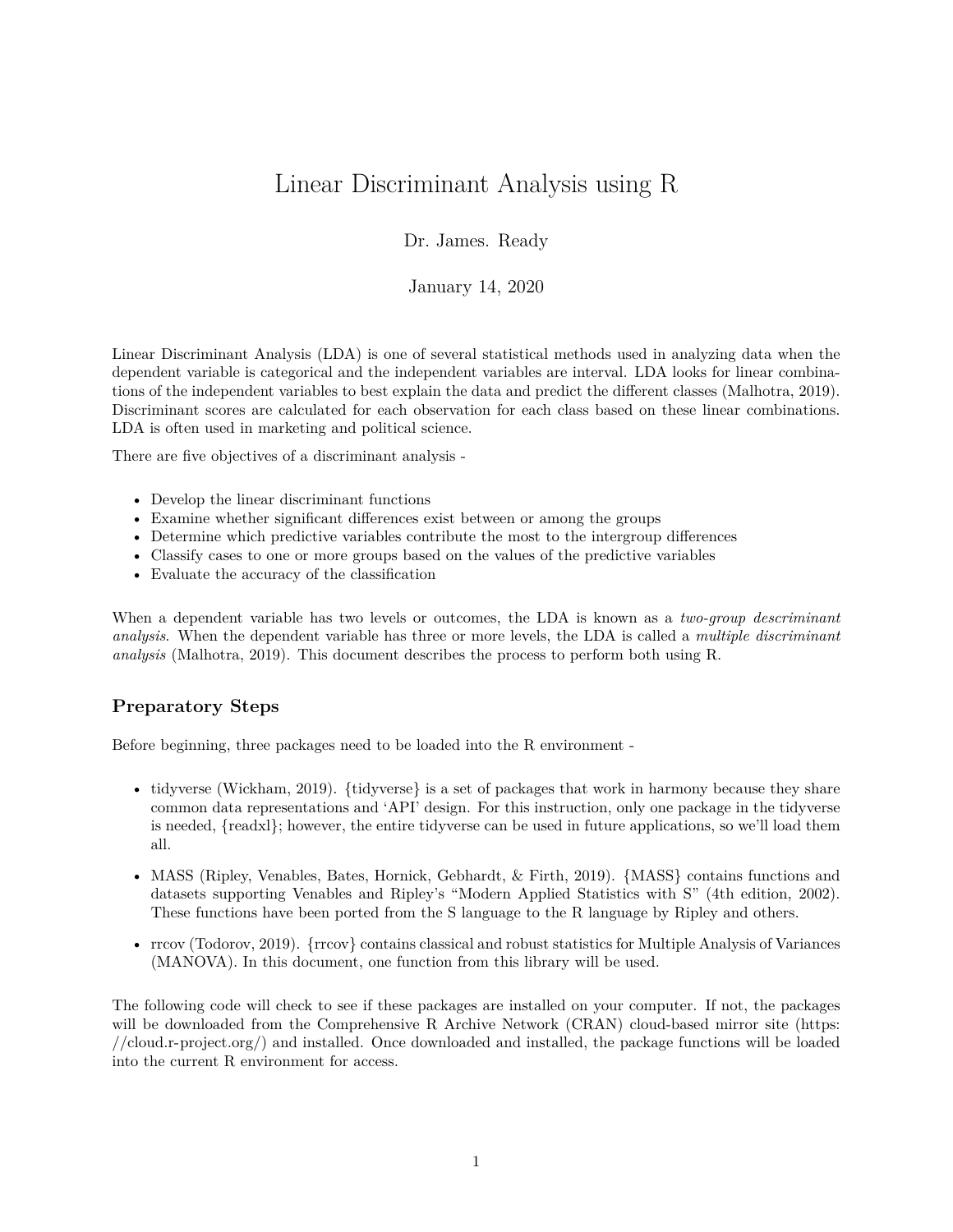```
if(!require(tidyverse)){
   install.packages("tidyverse")
}
## Loading required package: tidyverse
## -- Attaching packages --------------------------------------------------------------------------- tidyverse 1.3.0 --
## <U+2713> ggplot2 3.2.1 <U+2713> purrr 0.3.3
## <U+2713> tibble 2.1.3 <U+2713> dplyr 0.8.3
## <U+2713> tidyr 1.0.0 <U+2713> stringr 1.4.0
## <U+2713> readr 1.3.1 <U+2713> forcats 0.4.0
## -- Conflicts ------------------------------------------------------------------------------ tidyverse_conflicts() --
## x dplyr::filter() masks stats::filter()
## x dplyr::lag() masks stats::lag()
if(!require(MASS)){
    install.packages("MASS")
}
## Loading required package: MASS
##
## Attaching package: 'MASS'
## The following object is masked from 'package:dplyr':
##
## select
if(!require(rrcov)){
   install.packages("rrcov")
}
## Loading required package: rrcov
## Loading required package: robustbase
## Scalable Robust Estimators with High Breakdown Point (version 1.4-9)
# load the packages into the R environment so functions can be accessed
library(tidyverse)
library(MASS)
library(rrcov)
```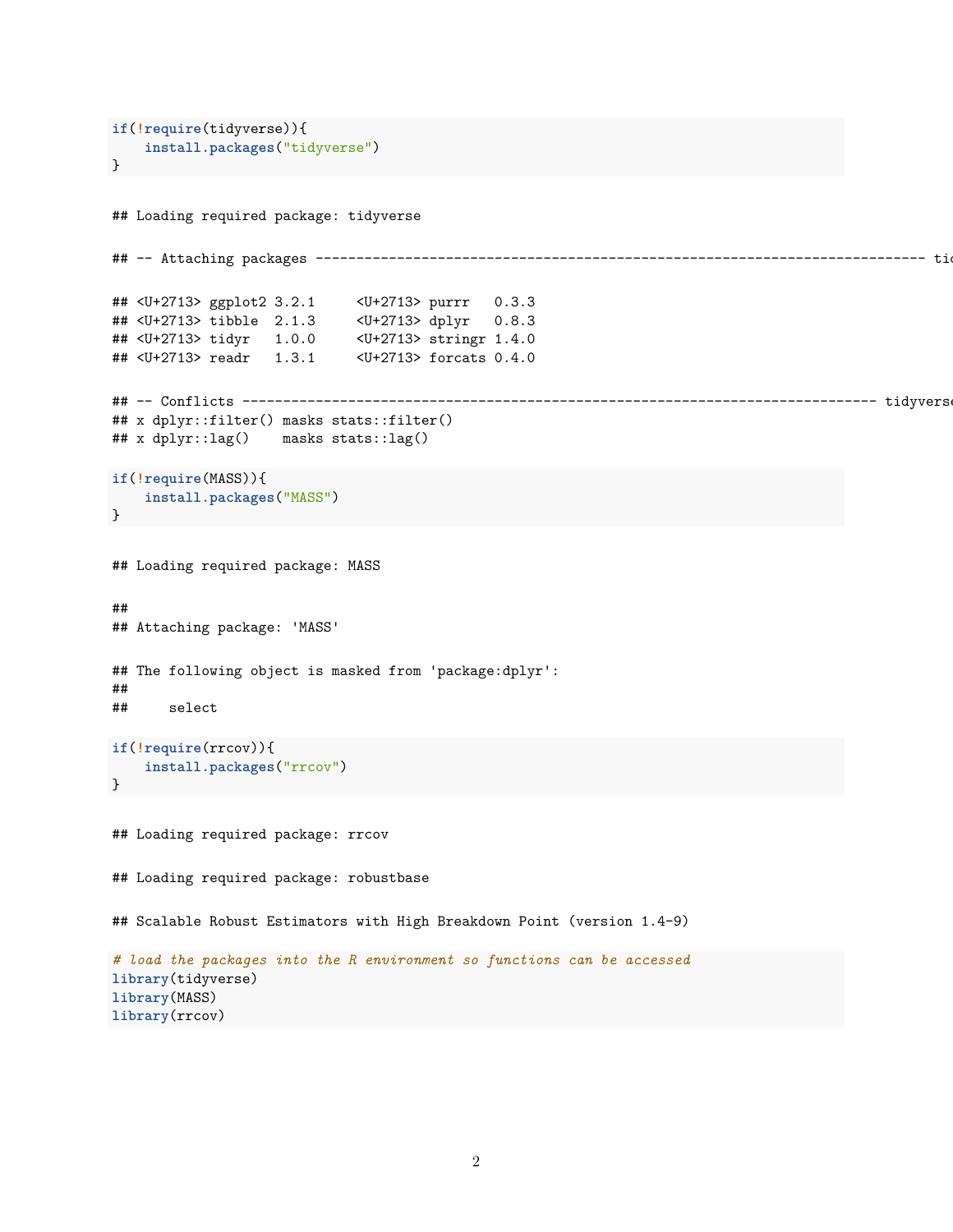## **Two-group Discriminant Analysis**

To understand how to perform a two-group discriminant analysis using R, let's use the Malhotra (2019) Chapter 18 dataset. First, let's start with a research question -

RQ: Which characteristics of a family explain visiting a specific resort in the past two years?

The associated null hypothesis  $(H_0)$  would be that no characteristics would explain visiting a specific resort. The alternative hypothesis  $(H_A)$  would be there would be characteristics explaining visiting a specific resort.

To begin, read the associated Microsoft Excel file containing the data using the *read\_xls* function from the {readxl} package. Once loaded into the R Environment, display some records to confirm the import. The function *file.choose()* allows a user to navigate to where the file was stored when downloaded by the user. The function *head()* displays the first six records for each variable.

```
# import the training data from Malhotra (2019), Table 18.2 (Information on
# Resort Visits) to the dataframe "resortvisits.data"
resortsvisit.data <- readxl::read_xls(file.choose(),
                                  sheet = 1)
# list the first 6 records along with the column headings
head(resortsvisit.data)
```

|        |                         | $\#$ # # A tibble: 6 x 8 |        |     |                                                                                                             |   |    |              |
|--------|-------------------------|--------------------------|--------|-----|-------------------------------------------------------------------------------------------------------------|---|----|--------------|
| ##     |                         |                          |        |     | No Visit Income Travel Vacation Hhsize Age Amount                                                           |   |    |              |
| ##     |                         |                          |        |     | <db1> <db1> <db1> <db1> <db1> <db1> <db1> <db1> <db1></db1></db1></db1></db1></db1></db1></db1></db1></db1> |   |    |              |
| ## 1   |                         | $\mathbf{1}$             | 1 50.2 | 5   | 8                                                                                                           | 3 | 43 | 2            |
| ## 2   | $\overline{\mathbf{c}}$ | 1                        | 70.3   | - 6 | $\overline{7}$                                                                                              | 4 | 61 | -3           |
| ## 3   | - 3                     | $\mathbf{1}$             | 62.9   | 7   | 5                                                                                                           | 6 | 52 | -3           |
| ## $4$ | 4                       | 1                        | 48.5   |     | 5                                                                                                           | 5 | 36 | $\mathbf{1}$ |
| ## 5   | 5                       | $\mathbf{1}$             | 52.7   | 6   | 6                                                                                                           | 4 | 55 | 3            |
| ## 6   | 6                       |                          | 75     | 8   |                                                                                                             | 5 | 68 | 3            |
|        |                         |                          |        |     |                                                                                                             |   |    |              |

In our example, the dependent variable is Visit  $(1 = V\text{isited}; 2 = Did not visit})$ . The independent variables are Income, Travel, Vacation, Household Size (Hhsize), and Age (Malhotra, 2019). Once data is loaded, a user must specify the linear discriminant model by using the *lda* function from the {MASS} package (Ripley, Venables, Bates, Hornick, Gebhardt, & Firth, 2019). The item on the left side of "~" is the dependent variable, and the items on right side of the " $\sim$ " are the independent variables. A user would place a " $+$ " between the variables since a linear model assumes the independent variables are additive.

```
# Create the model and store the results to the lda.model1 variable. By storing
# the model to a variable, it can be called from memory as long as the R
# environment is active.
lda.model1 <- MASS::lda(Visit ~ Income + Travel + Vacation + Hhsize + Age,
                   data = resortsvisit.data)
# Note: the "MASS:" can be removed if the package is loaded. It's listed here
# for illustration purposes
print(lda.model1)
```

```
## Call:
## lda(Visit ~ Income + Travel + Vacation + Hhsize + Age, data = resortsvisit.data)
##
## Prior probabilities of groups:
## 1 2
## 0.5 0.5
```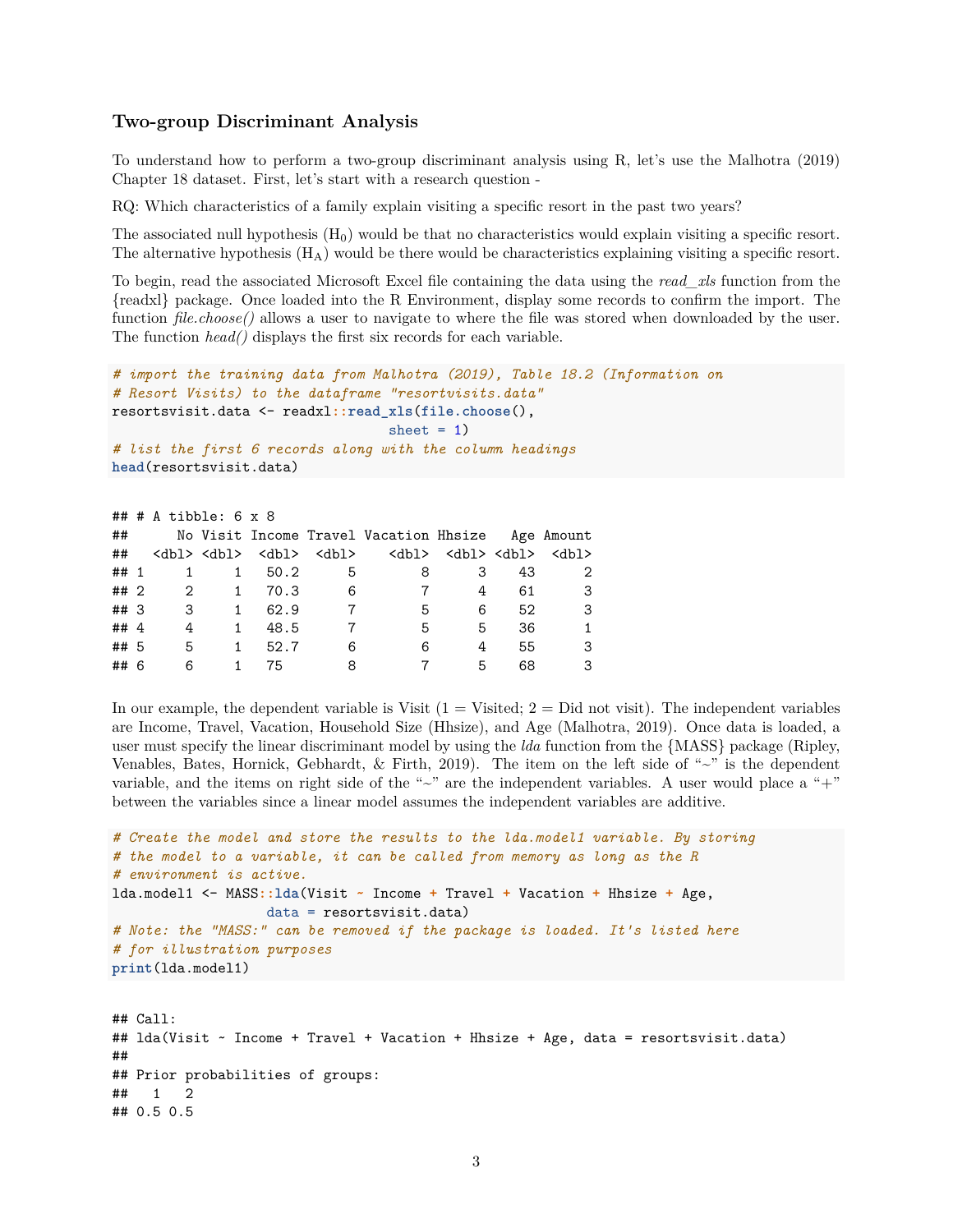```
##
## Group means:
## Income Travel Vacation Hhsize Age
## 1 60.52000 5.400000 5.800000 4.333333 53.73333
## 2 41.91333 4.333333 4.066667 2.800000 50.13333
##
## Coefficients of linear discriminants:
## LD1
## Income -0.08476710
## Travel -0.04964455
## Vacation -0.12028129
## Hhsize -0.42738931
## Age -0.02454380
# Note: Omitting the print() function and just typing the model name
# will output the same results.
```
The system-generated output from the *lda* function reports four pieces of information for a two-group discriminant model: the prior probabilities, the group means, and the coefficients of linear discriminants.

- Prior probability of groups: The probability of randomly selecting an observation from the total dataset. Since we know that 50% of the cases are coded as 1, and 50% of the cases are coded as 2, this output reports the same data.
- Group means: The groups means are the means for each independent variable based upon the dependent variable.
- Coefficients of linear discriminants: These are the coefficient values for each independent variable or discriminant. The larger the coefficient, the more influence the variable has on the classification. For visualization purpose, the formula would be stated (rounded to four digits) -

(*Income* ∗ −0*.*0848) + (*T ravel* ∗ −0*.*0486) + (*V acation* ∗ −0*.*1203) + (*Hhsize* ∗ −0*.*4274) + (*Age* ∗ −*.*0245)

A useful way to understand an LDA model is to *plot* the spacing between the groups -

**plot**(lda.model1)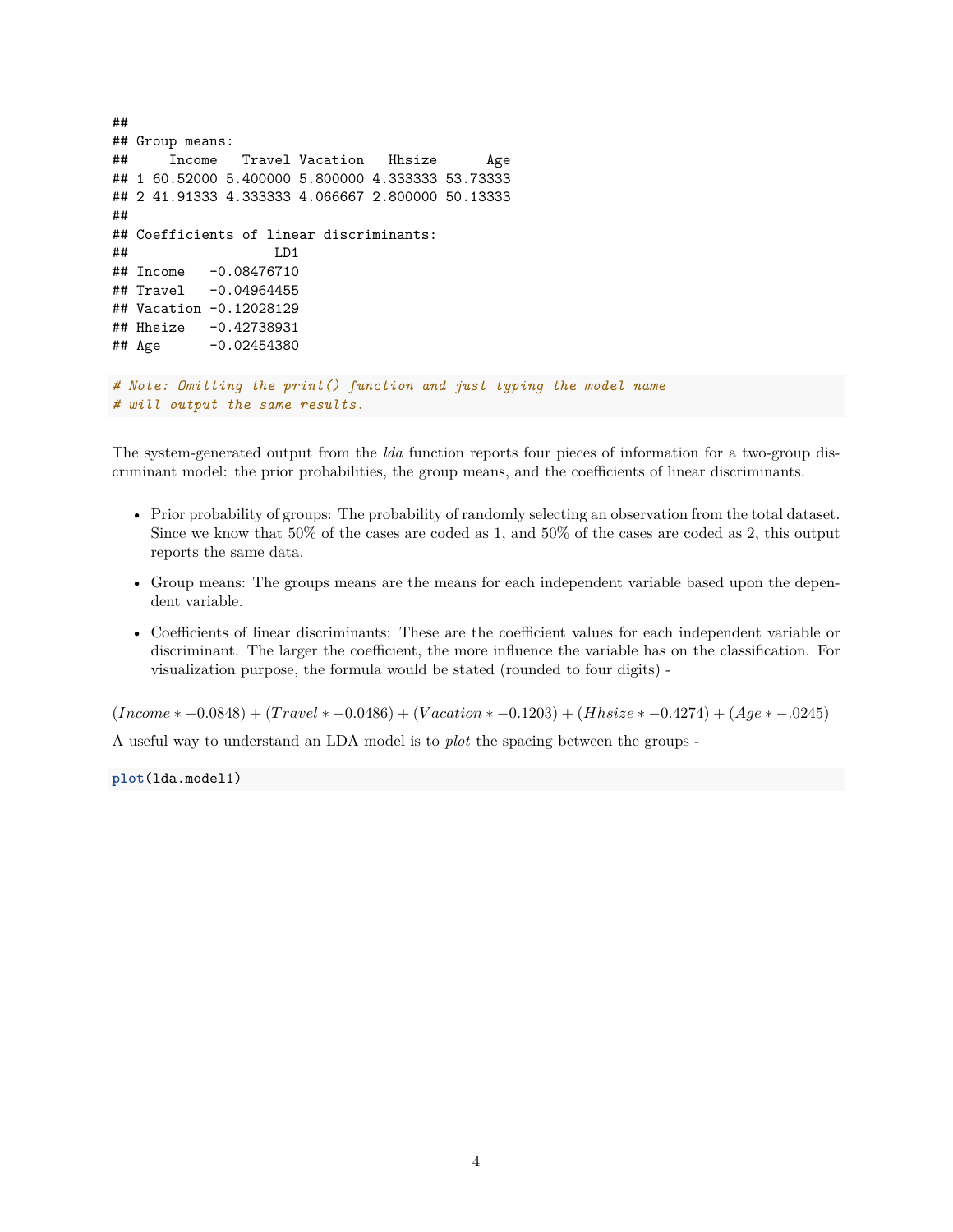

Note how the group 1 is widely dispersed and overlaps a portion of group 2. This overlap can mean that the prediction accuracy of group 1 may not be as strong as the prediction accuracy of group 2, which is more closely aligned and separated from group 1.

Next, examine how well the independent variables contribute to the model via the Wilks Lambda (*λ*) test statistic from the  $\{rrcov\}$  package. The Wilks scale ranges from 0 to 1, where 0 means total discrimination, and 1 means no discrimination.

```
rrcov::Wilks.test(Visit ~ Income + Travel + Vacation + Hhsize + Age,
                  data = resortsvisit.data)
##
## One-way MANOVA (Bartlett Chi2)
##
## data: x
## Wilks' Lambda = 0.35891, Chi2-Value = 26.13, DF = 5.00, p-value =
## 8.422e-05
## sample estimates:
## Income Travel Vacation Hhsize Age
## 1 60.52000 5.400000 5.800000 4.333333 53.73333
## 2 41.91333 4.333333 4.066667 2.800000 50.13333
```
The Wilks test statistic is generally reported in the narrative of a study so a reader can be informed about the size and significance of the effect. The Wilks test can be reported as -

The Wilks Lambda test of the linear discriminant model was significant,  $\lambda = 0.359, \chi^2(5) =$ 26.130, *p* < .001.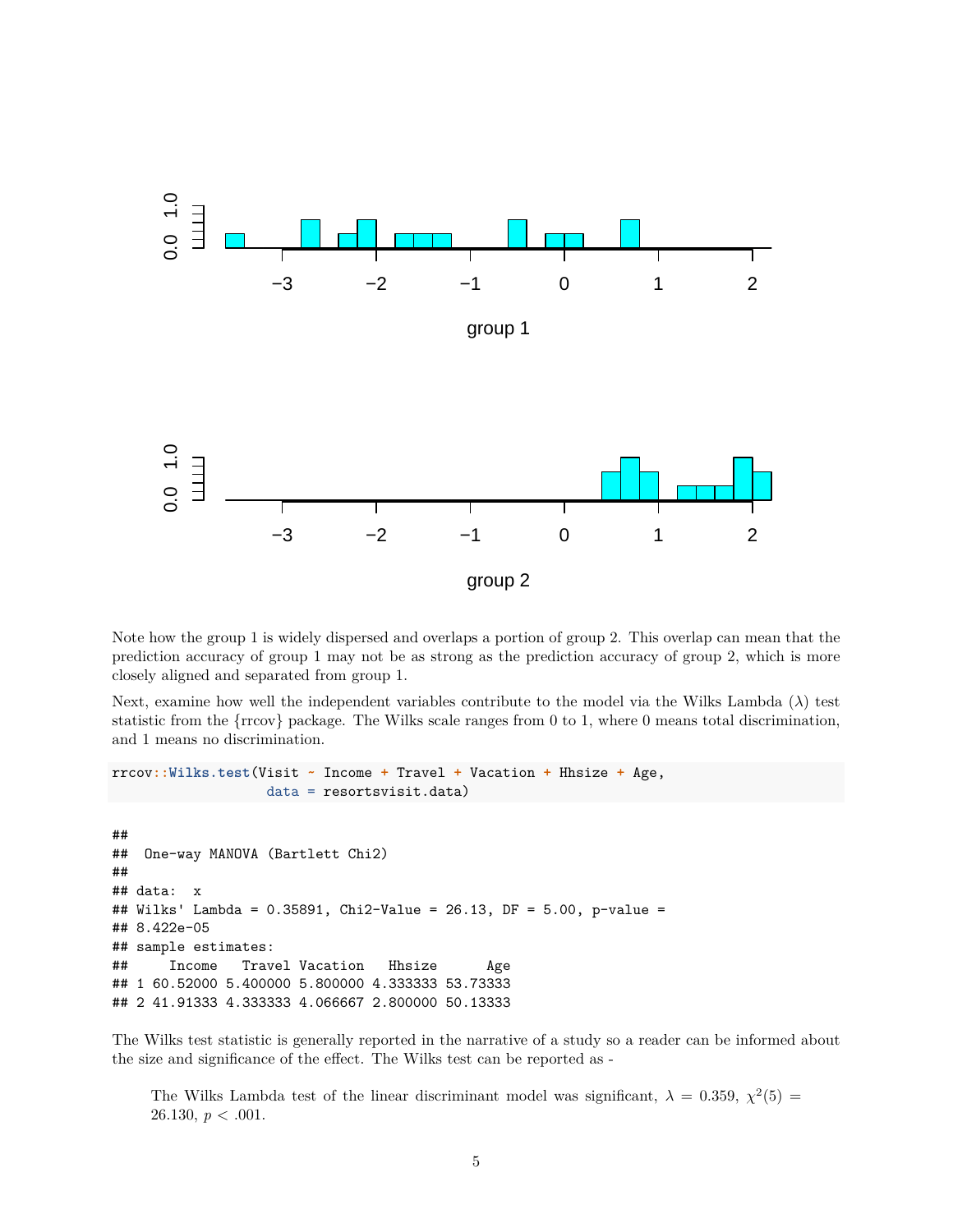Next, examine the prediction ability of the model -

```
predict(lda.model1)
```

```
## $class
## [1] 2 1 1 1 1 1 2 1 1 1 1 1 1 2 1 2 2 2 2 2 2 2 2 2 2 2 2 2 2 2
## Levels: 1 2
##
## $posterior
\# \# \frac{1}{2} \frac{2}{2}## 1 0.390660585 0.6093394155
## 2 0.997570081 0.0024299189
## 3 0.996094704 0.0039052958
## 4 0.567482451 0.4325175489
## 5 0.813655349 0.1863446513
## 6 0.999856644 0.0001433564
## 7 0.158564955 0.8414350447
## 8 0.962130719 0.0378692805
## 9 0.980425223 0.0195747767
## 10 0.995692386 0.0043076135
## 11 0.998797621 0.0012023793
## 12 0.998819052 0.0011809478
## 13 0.987435962 0.0125640380
## 14 0.140704302 0.8592956976
## 15 0.796457288 0.2035427118
## 16 0.009028136 0.9909718643
## 17 0.003936652 0.9960633477
## 18 0.029040229 0.9709597706
## 19 0.176385915 0.8236140850
## 20 0.088167063 0.9118329375
## 21 0.010778433 0.9892215674
## 22 0.120614912 0.8793850878
## 23 0.116787874 0.8832121259
## 24 0.206247123 0.7937528769
## 25 0.103151882 0.8968481177
## 26 0.025740607 0.9742593929
## 27 0.158182931 0.8418170689
## 28 0.009434962 0.9905650381
## 29 0.006511104 0.9934888962
## 30 0.004636046 0.9953639536
##
## $x
## LD1
## 1 0.1721432
## 2 -2.3302165
## 3 -2.1459063
## 4 -0.1051699
## 5 -0.5707714
## 6 -3.4271069
## 7 0.6462858
## 8 -1.2527326
## 9 -1.5155672
## 10 -2.1077806
## 11 -2.6031391
```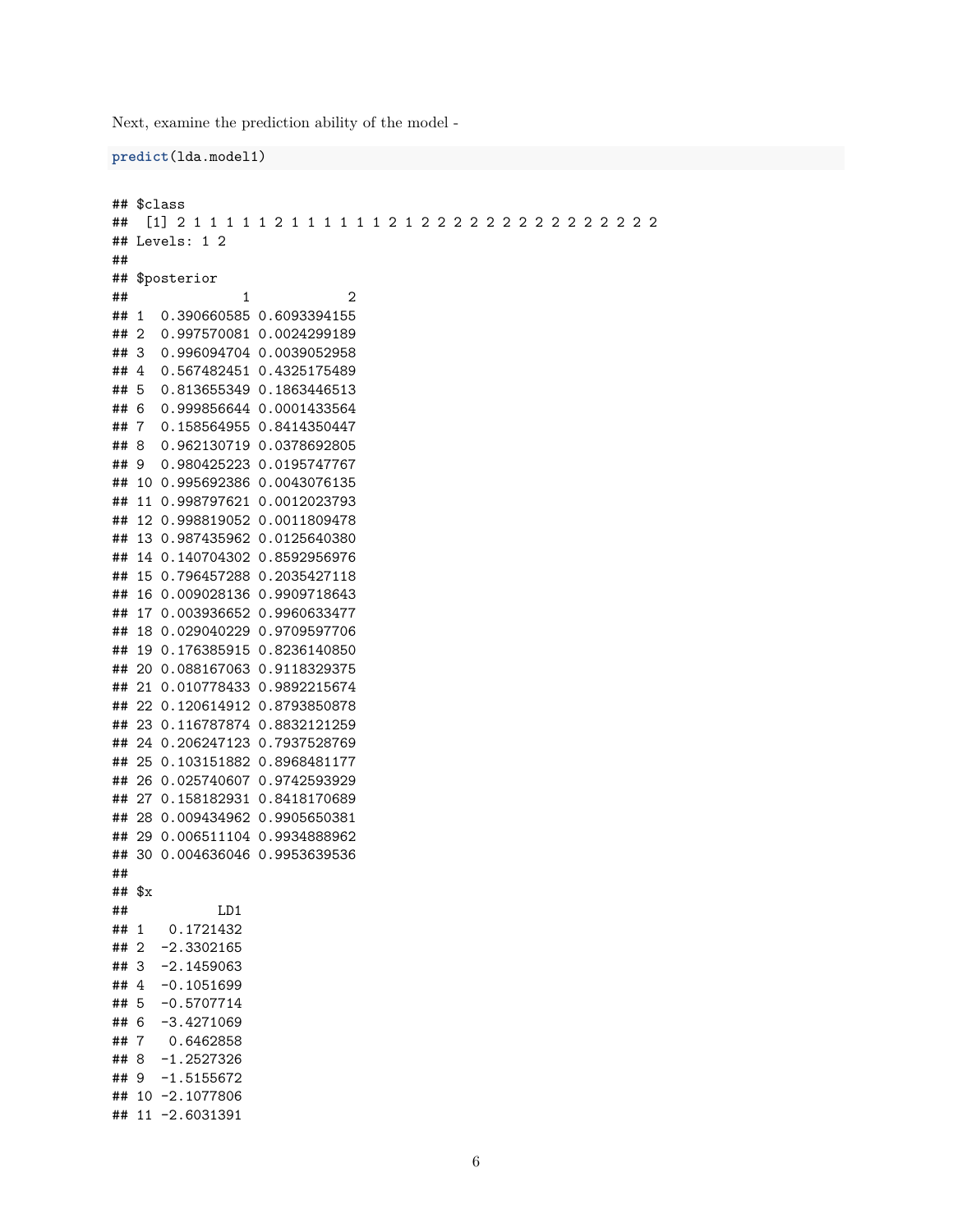| ## | 12 | -2.6101120     |
|----|----|----------------|
| ## | 13 | 1.6900309      |
| ## | 14 | 0.7006965      |
| ## | 15 | -0.5283137     |
| ## | 16 | .8193958<br>1  |
| ## | 17 | 2.1427973      |
| ## | 18 | .3590665<br>1  |
| ## | 19 | .5967511<br>∩  |
| ## | 20 | .9046844<br>∩  |
| ## | 21 | 1.7500914      |
| ## | 22 | 0.7693032      |
| ## | 23 | 0.7834709      |
| ## | 24 | 0.5218853      |
| ## | 25 | 0.8374826      |
| ## | 26 | .4070864<br>1  |
| ## | 27 | .6473957<br>∩  |
| ## | 28 | . 8021686<br>1 |
| ## | 29 | 1<br>9469432   |
| ## | 30 | っ<br>0791991   |

## 2 2 6

Note three groups of output are provided: class, posterior, and x values. The class value is the prediction of Visit based on the coefficients calculated. The posterior output shows the probability for the classes. For example, record 1 shows that the model would classify this record as a  $61\%$  probability of Visit  $= 2$  versus a 39% probability of Visit  $= 1$ . Finally, the  $x$  values are the scores of test cases (Ripley et al., 2019).

Next, compare the actual Visit results with the predicted Visit results by creating a contingency table with the predicted class and actual values.

```
table(predict(lda.model1)$class,
    resortsvisit.data$Visit,
     dnn = c("Prediction", "Actual"))
## Actual
## Prediction 1 2
## 1 12 0
## 2 3 15
```
Note the model achieved a 90% *hit ratio* (Malhotra, 2019, p. 560), with 100% accuracy in predicting Visit  $= 2$  (15/15) and 80% accuracy in predicting Visit  $= 1$  (12/15).

Finally, let's perform a cross-validation of the model by importing the holdout sample (Malhotra, 2019, p. 553) to validate the model, and report the results via table.

```
validation.data <- readxl::read_xls(file.choose(),
                               sheet = 2)table(predict(lda.model1, newdata = validation.data)$class,
     validation.data$Visit,
     dnn = c("Prediction", "Actual"))
## Actual
## Prediction 1 2
## 1 4 0
```
Applying the model to the holdout sample resulted in an  $80\%$  hit ratio, with a 66.7% accuracy for Visit  $=$ 1 (4/6) and 100% accuracy for Visit = 2 (6/6).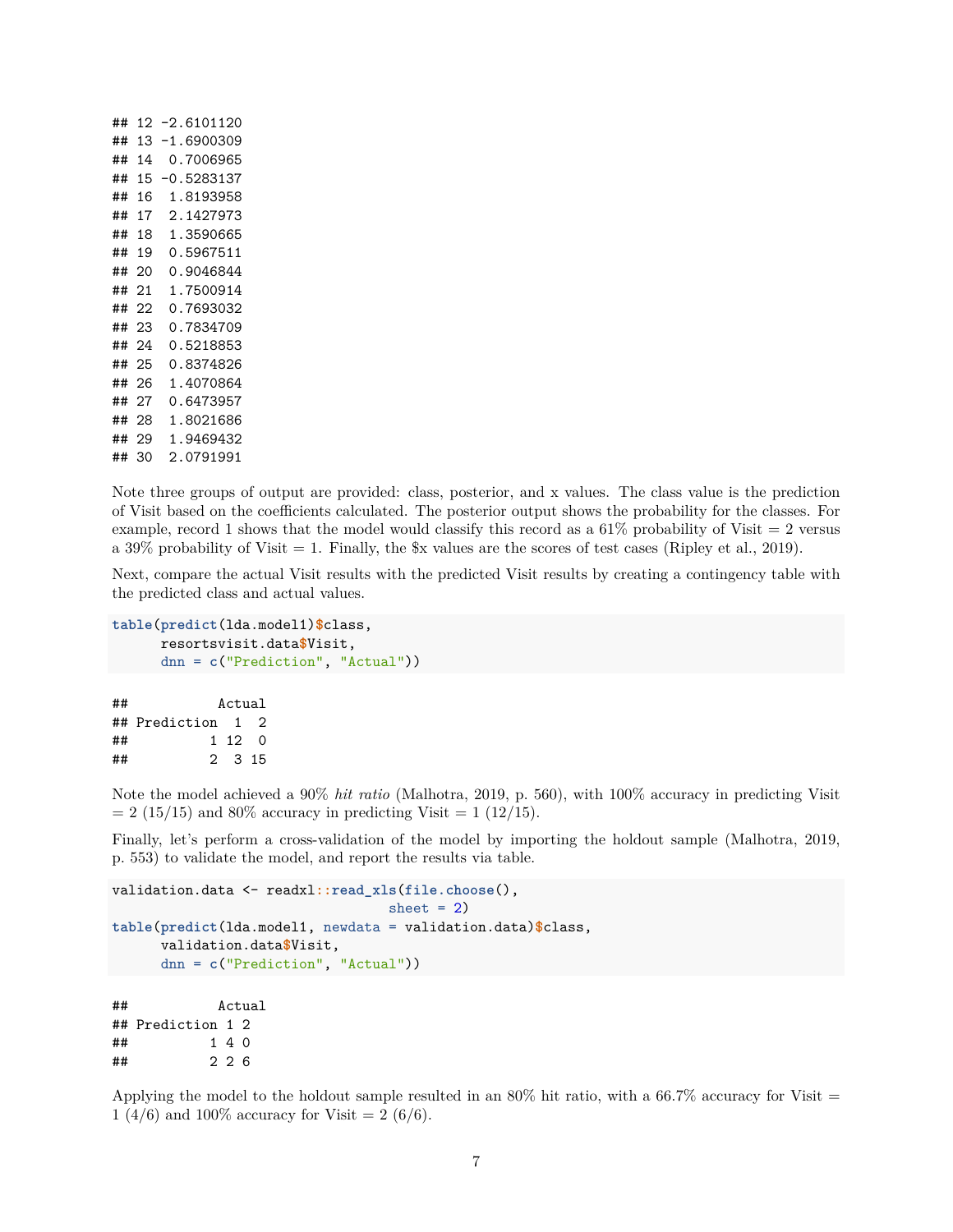## **Multiple Discriminant Analysis**

Multiple Discriminant Analysis (MDA) is similar to LDA; however, instead of two categorical outcomes in a dependent variable, there can be more than two. Using the same Malhotra (2019) data, change the dependent variable from Visit to Amount. Note that Amount has three levels: High, Medium, and Low.

```
lda.model2 <- MASS::lda(Amount ~ Income + Travel + Vacation + Hhsize + Age,
                data = resortsvisit.data)
lda.model2
## Call:
## lda(Amount ~ Income + Travel + Vacation + Hhsize + Age, data = resortsvisit.data)
##
## Prior probabilities of groups:
## 1 2 3
## 0.3333333 0.3333333 0.3333333
##
## Group means:
## Income Travel Vacation Hhsize Age
## 1 38.57 4.5 4.7 3.1 50.3
## 2 50.11 4.0 4.2 3.4 49.5
## 3 64.97 6.1 5.9 4.2 56.0
##
## Coefficients of linear discriminants:
## LD1 LD2
## Income 0.15426584 -0.06197148
## Travel 0.18679766 0.42234297
## Vacation -0.06952264 0.26126524
## Hhsize -0.12653341 0.10027963
## Age 0.05928055 0.06284206
##
## Proportion of trace:
## LD1 LD2
## 0.9393 0.0607
```
Similar to the two-group example, the *lda* function outputs prior probabilities of groups, group means, and coefficients of linear discriminants. A fourth output item is also listed: the *proportion of trace*. Proportion of trace identifies the two discriminant functions under the rule *k - 1*. Note that the first discriminant function, LD1, accounts for 93.93% of the explained variance, while the second discriminant function, LD2, accounts for only 6.07% of the explained variance.

Next, plot the results of the model taking note of the grouping of the dependent variable. The standard output of an MDA is a scatterplot of all groups on function LD1 and LD2.

**plot**(lda.model2)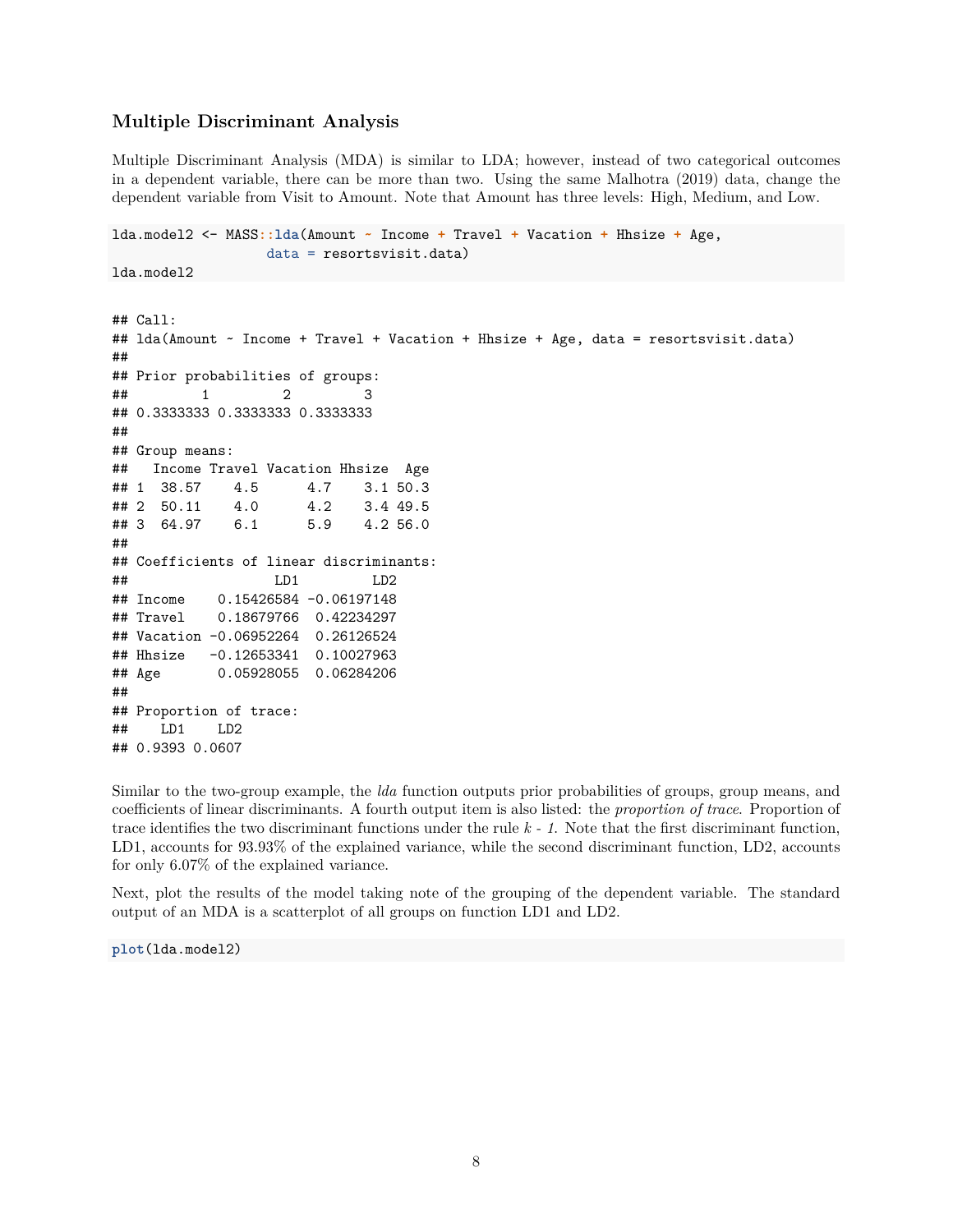

However, to recreate a histogram-type output used in two-group discriminant analysis, a user must use the predict function. First, a histogram of the first discriminant function.

```
# use the *predict* function and the output from $x to plot against the $class
# grouping
ldahist(predict(lda.model2)$x[,1], g = predict(lda.model2)$class)
```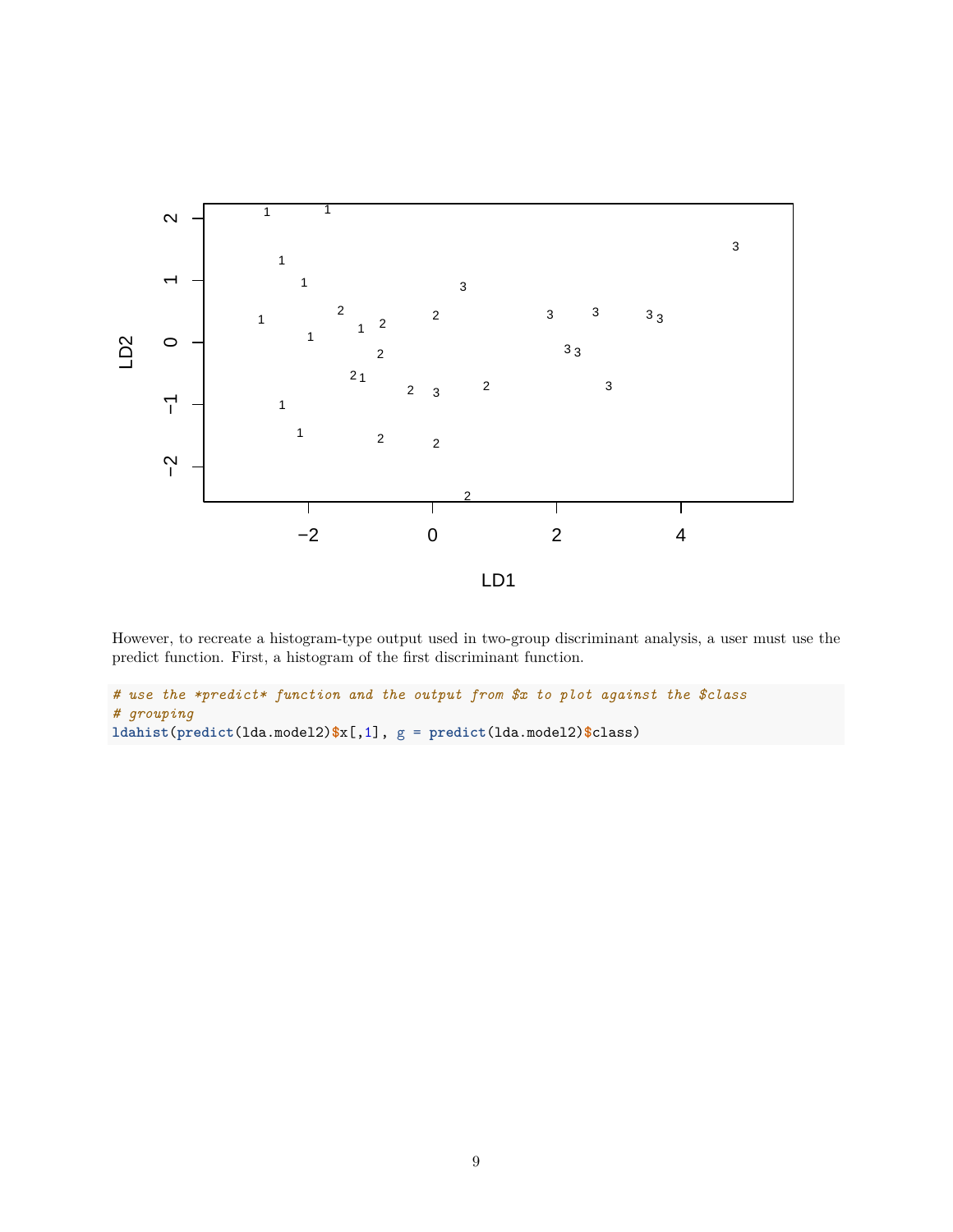

Note how group 1 and group 2 slightly overlap, but group 1 and group 2 do not overlap with group 3. This visually represents the near 94% variance explanation. Doing the same for the second discriminant function depicts the much lower explanation power.

**ldahist**(**predict**(lda.model2)**\$**x[,2], g = **predict**(lda.model2)**\$**class)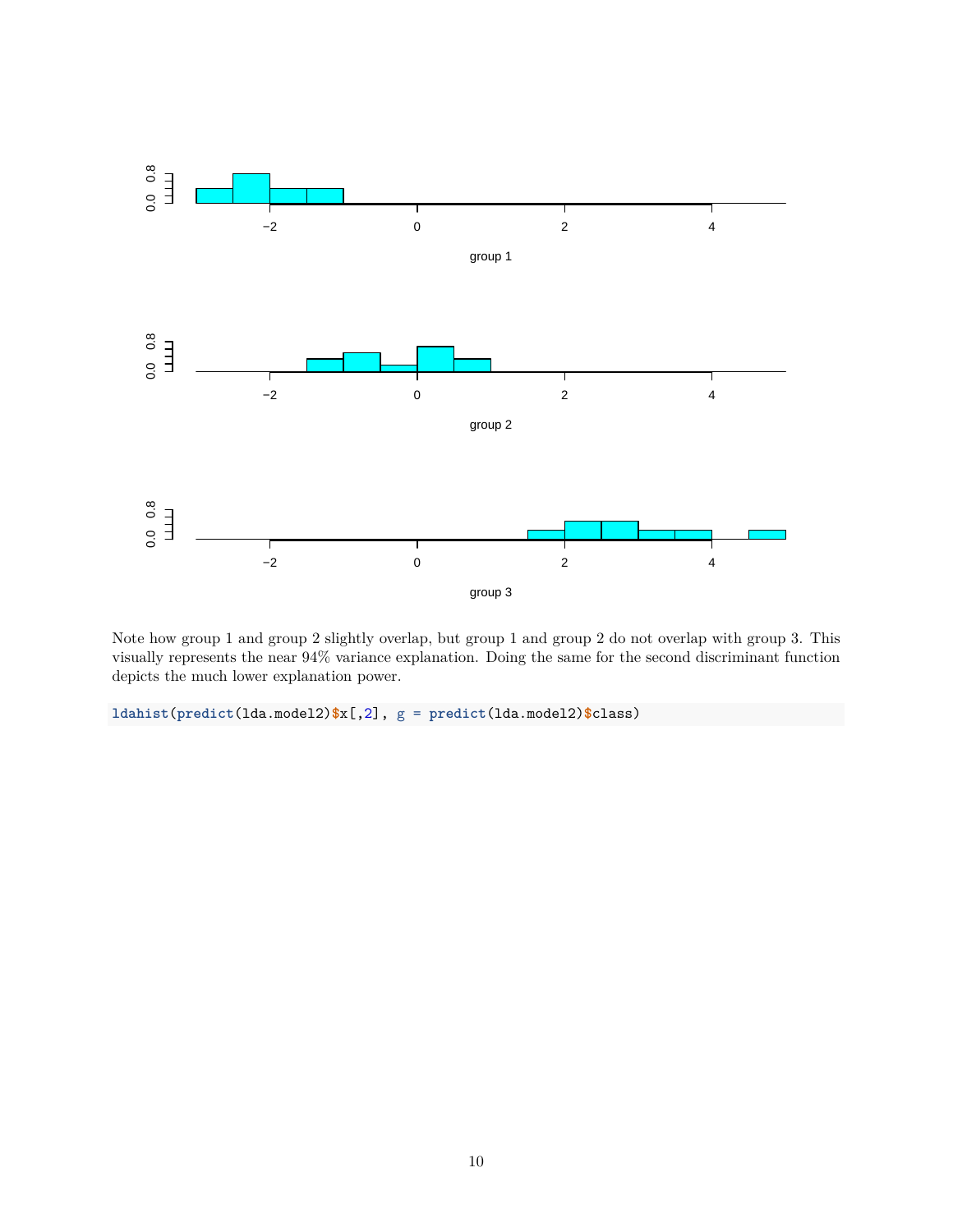

Note how all three groups overlap in some way based on the second discriminant function. Next, examine the results of the Wilks Lambda test -

```
rrcov::Wilks.test(Amount ~ Income + Travel + Vacation + Hhsize + Age,
                   data = resortsvisit.data)
```

```
##
## One-way MANOVA (Bartlett Chi2)
##
## data: x
## Wilks' Lambda = 0.16642, Chi2-Value = 44.831, DF = 10.000, p-value =
## 2.333e-06
## sample estimates:
## Income Travel Vacation Hhsize Age
## 1 38.57 4.5 4.7 3.1 50.3
## 2 50.11 4.0 4.2 3.4 49.5
## 3 64.97 6.1 5.9 4.2 56.0
```
The model is significant, and can be reported in narrative form as -

The Wilks Lambda test of the multiple discriminant model was significant,  $\lambda = 0.166$ ,  $\chi^2(10) =$ 44.831, *p* < .001.

Examine a contingency table with predicted class and actual values -